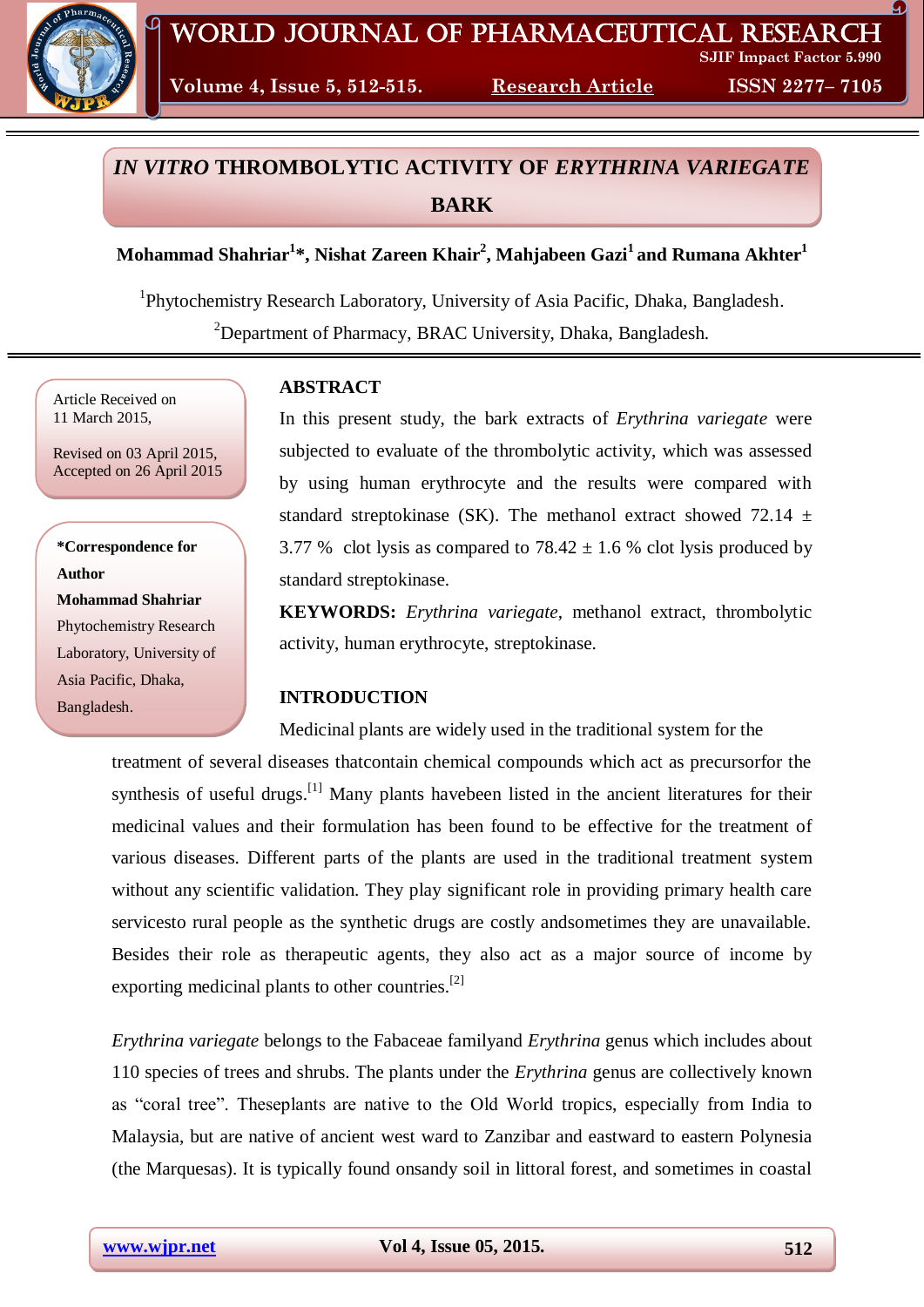forest up to 250m (800ft) in elevation. The coral tree is cultivated particularly as an ornamental tree and as a shade and also as a soil improvement tree (it fixes nitrogen) for other tree crops such as coffee and cacao.<sup>[3]</sup>

The plants parts from *Erythrina variegate* are widely used for the treatment of different diseases and complications. The leaves are used for their stomachic, anthelmintic, laxative, diuretic, galactagogue and emmenagogue properties; sometimes also applied externally for dispersing venereal buboes, relieve pain ofthe joints and inflammations; juice is poured in to the ear to relief earache and is used as an anodyne in toothache. The bark is astringent, febrifuge anti-biliousand anthelmintic; useful in dysentery and as a collyriumin ophthalmia. The roots are emmenagogue.<sup>[4]</sup>

The objective of the present study was to explore the thrombolytic activity of the bark extract of *Erythrina variegate*.

## **MATERIALS AND METHOD**

#### **Collection, identification and processing of plant sample**

The bark extracts of *Erythrina variegate*was collected from Botanical garden, Curzon Hall at the University of Dhaka in June 2014 and was taxnomically identified with the help of the National Herbarium of Bangladesh, Mirpur-1, Dhaka (DACB; Accession Number- 36148). Bark was sun dried for seven days. The dried bark were then ground in coarse powder using high capacity grinding machine, which was then stored in air-tight container with necessary markings for identification and kept in cool, dark and dry place for the investigation.

#### **Extraction procedure**

The powdered plant parts (22 gm) were successively extracted in a soxhlet extractor at elevated temperature using 250 ml of distilled methanol (40-60)°C which was followed by ethanol, and then chloroform. After extraction all extracts kept in refrigerator at 4°C for future investigation with their necessary markings for identification.

## **Streptokinase (SK)**

Commercially available lyophilized Altepase (Streptokinase) vial (Trade name-S-Kinase from Popular Pharmaceutical Ltd.) of 15, 00,000 I.U., was collected and 5 ml 0.9% NaCl was added and mixed properly. This suspension was used as a stock from which 100μl (30,000 I.U) was used for *in vitro* thrombolysis.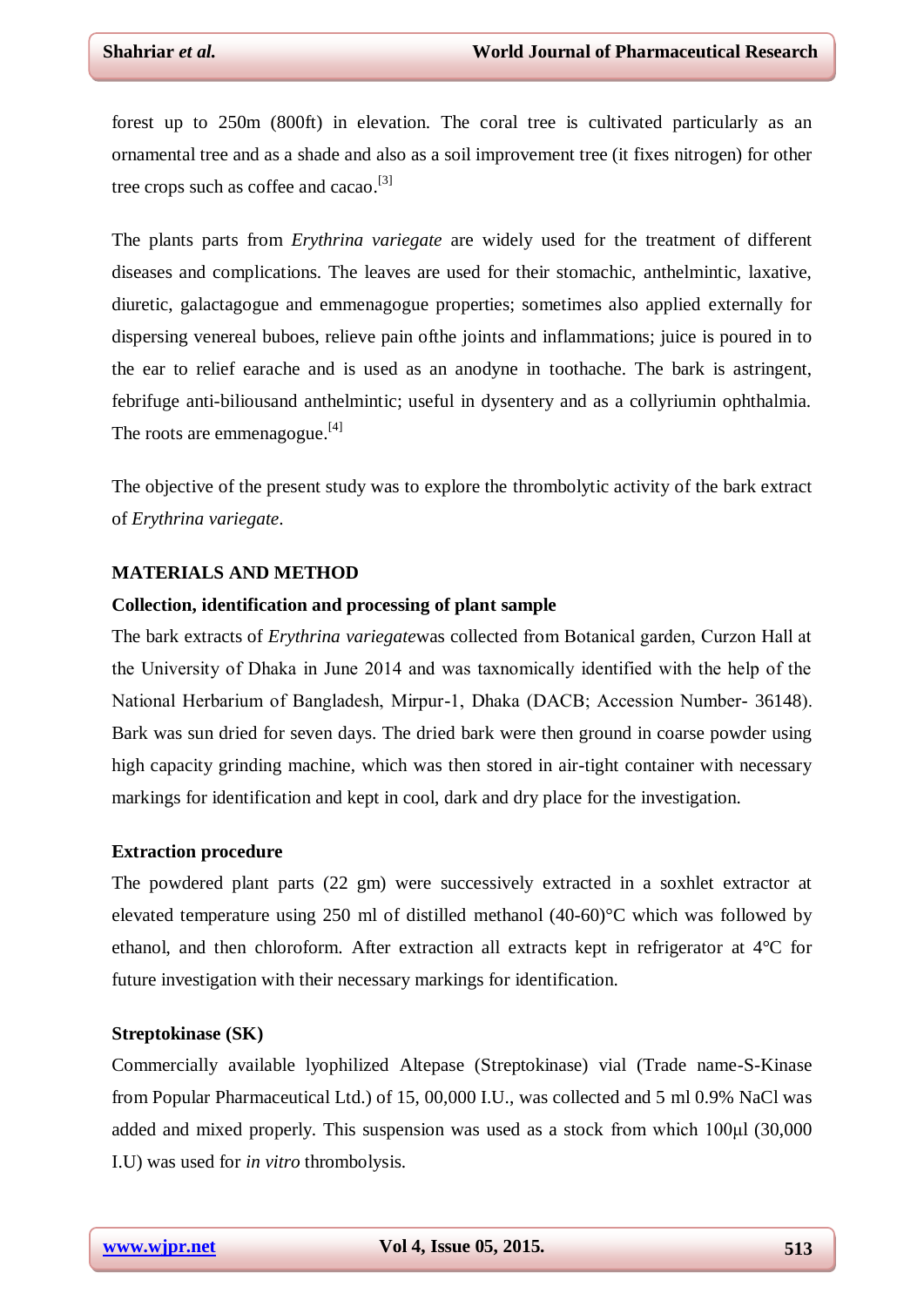#### **Blood sample**

Blood (n=6) was drawn from healthy human volunteers without a history of oral contraceptive or anticoagulant therapy and 500 micro liter of blood was transferred to the previously weighed micro centrifuge tubes and was allowed to form clots.

## **Thrombolytic activity**

The thrombolytic activity of all extracts was evaluated by the method developed by Daginawala *et al.*,  $(2006)^{5}$  and slightly modified by Kawsar *et al.*,  $(2011)^{6}$  using streptokinase (SK) as the standard.

#### **RESULT AND DISCUSSION**

#### **Thrombolytic activity**

As a part of discovery of cardio-protective drugs from natural sources the extractives of *Erythrina variegate*were assessed for thrombolytic activity and the results are presented in table 1. Addition of 100 μl Streptokinase (30,000 I.U.), standard to the clots along with 90 minutes of incubation at 37°C, showed 78.42% clot lysis. Clots when treated with 100 μl sterile distilled water (control) showed only negligible clot lysis (3.21%). In this study, the methanol extract of *Erythrina variegate*revealed highest thrombolytic activity 72.14%, whereas ethanol and chloroform extracts of *Erythrina variegate* (60.08% and 55.82 % respectively) displayed moderate thrombolytic activities.

| <b>Samples</b>            | % of Clot Lysis  |
|---------------------------|------------------|
| <b>Methanolic Extract</b> | $72.14 \pm 3.77$ |
| Ethanolic Extract         | $60.08 \pm 2.07$ |
| <b>Chloroform Extract</b> | $55.82 \pm 2.48$ |
| Control                   | $3.21 \pm 0.51$  |
| Streptokinase (Std.)      | $78.42 + 1.6$    |

**Table 1: % Clot lysis by different extracts of** *Erythrina variegate*

*Values are expressed as mean ± S.D. (n=6)*

#### **CONCLUSION**

In the light of the result of the present study, it canbe concluded that the plant extract of *E. variegate* possesses moderate thrombolytic activity. This finding justifies the use of *E. variegate* in folk medicine to treat inflammation. However, chemical studies arerequired to isolate the bioactive compounds and elucidate the precise molecular mechanisms responsible for the pharmacological activities of theplant.